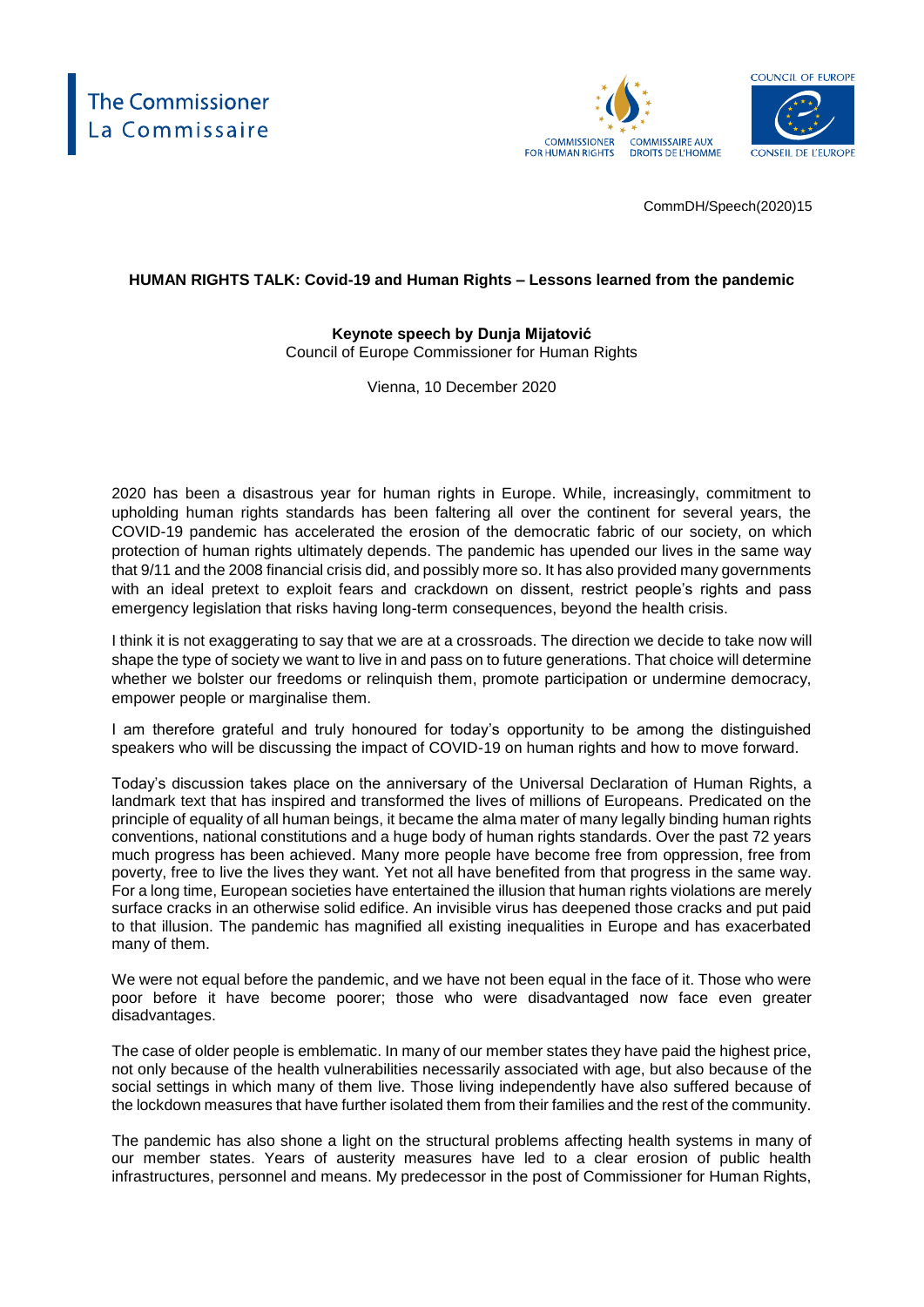Nils Muiznieks, rang the alarm bell soon after the economic crisis started in 2008, highlighting the many impacts austerity measures would have on human rights. Sadly, he was right. Dear Nils, your presence among us today is much appreciated and I look forward to hearing your contribution to our discussion later.

The pandemic has also exposed the ubiquity of gender inequality. This is evident in the workplace, where deep-rooted societal attitudes keep women in a subordinate role, the persistence of violence against women and the increasing attempts to limit women's sexual and reproductive health and rights, which are the result of ingrained patterns of inequalities between women and men. Cases of domestic violence have increased exponentially during the lockdowns imposed in many European countries. Despite measures adopted by some governments to alleviate the suffering and counter the problem, much remains to be done. The views of experts like Rosa Logar, who is with us today, will be crucial in exploring ways in which we can join forces to address this problem more effectively.

Another field in which the pandemic has shown that we are still not all equal is access to the Internet. This is particularly worrying at a time when school closures in some European countries have compelled millions of students to rely on the Internet to study and build the foundations of their future. A recent UN report estimates that two thirds of school-age children worldwide have no internet at home. The Executive Director of UNICEF has talked about it being a "digital canyon" rather than a digital divide. I cannot agree more, and I consider this problem as one of the most pressing ones to solve because it will have long-lasting negative impact if it remains unaddressed. I look forward to hearing from Michael Lysander Fremuth, whose experience, including in the field of teaching, can help shed light on how we might bridge that canyon.

The global health problems caused by COVID-19 have also highlighted the importance of combating disinformation that can cause panic and social unrest. Some governments, however, have used this imperative as a pretext to introduce disproportionate restrictions on press freedom. Parliaments, governments and local authorities have adopted or are discussing legislation, decrees or decisions that clearly risk hampering the work of journalists and media actors and restrict the public's right to receive information. Other measures restricting freedom of assembly have been used to undercut the ability of human rights defenders and civil society to act in defence of human rights and aid the most vulnerable. In several member states of the Council of Europe, such measures have been adopted under special regimes, what is often referred to as a "public health state of emergency", implying in many cases derogations to the European Convention on Human Rights.

The ECHR and other human rights standards offer the necessary flexibility to adapt to emergency situations. At a time where populism tends to favour "cutting corners" to solve problems, however, states must be especially careful not to send the wrong signal that implementation of human rights standards may undermine the fight against the pandemic. On the contrary, this pandemic has shown that all those particularly affected, be it older persons, persons with disabilities, women, children, Roma, detainees, migrants, LGBTI people, or media professionals, share a common denominator: their rights were not being fully respected before COVID-19. It has also shown the importance of placing the human right to health at the very centre of the design of our health systems. Enhanced protection of human rights can thus be seen as an asset in, rather than an obstacle to, preventing and alleviating the negative effects of such a pandemic. The few examples of the ways the pandemic and the measures adopted to stop it are impacting human rights which I just mentioned provide a clear lesson for all of us, governments, parliaments, elected officials, public figures, individual citizens: we can no longer afford to procrastinate in realising human rights for all.

We need a renewed impetus now. The many challenges that our societies will have to face require us to give greater prominence to human rights in our societies, starting with more emphasis on the equal enjoyment of social and economic rights and equal access to health care and education.

There is no easy fix, but taking the decision to address these long-standing problems is already a good start.

The founding principles and values of the Universal Declaration of Human Rights are as relevant today as they were when they first emerged from bloodshed, tyranny and war. They require governments to become more robust defenders of human rights and to strengthen multilateralism. No single country